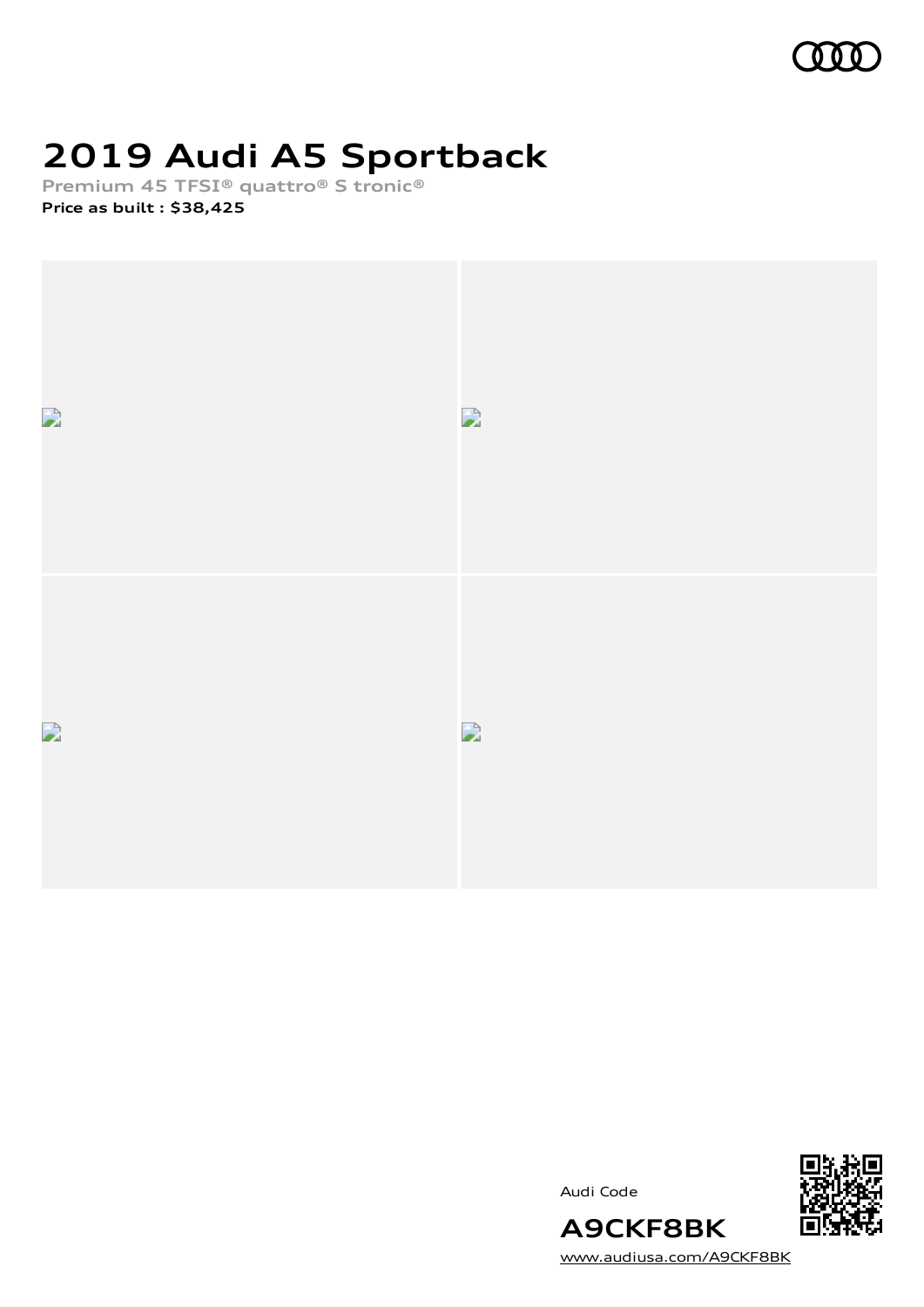## **Summary**

#### **Audi 2019 Audi A5 Sportback** Premium 45 TFSI® quattro® S tronic®

**Price as buil[t](#page-10-0)** \$38,425

#### **Exterior colour**

Brilliant Black

### D

#### **Further Information**

|                 | N٥           |
|-----------------|--------------|
| Mileage         | 19,280 miles |
| Type of vehicle | Used car     |

**Warranty**

### **Interior colour**

| Seats     | Black |
|-----------|-------|
| Dashboard | Black |
| Carpet    | Black |
| Headliner | Black |
|           |       |

#### **Audi Code** A9CKF8BK

**Your configuration on www.audiusa.com** [www.audiusa.com/A9CKF8BK](https://www.audiusa.com/A9CKF8BK)

**Commission number** 97d4f0f20a0e0971574e

### **Technical Specifications**

Engine type 2.0-liter four-cylinder Displacement/Bore and 1,984/82.5 x 92.8 cc/mm stroke Torque 273 lb-ft@rpm Top track speed  $130$  $130$  mph mph  $^{\rm 1}$ Acceleration (0 - 60 mph) 5.7 seconds seconds Recommended fuel Premium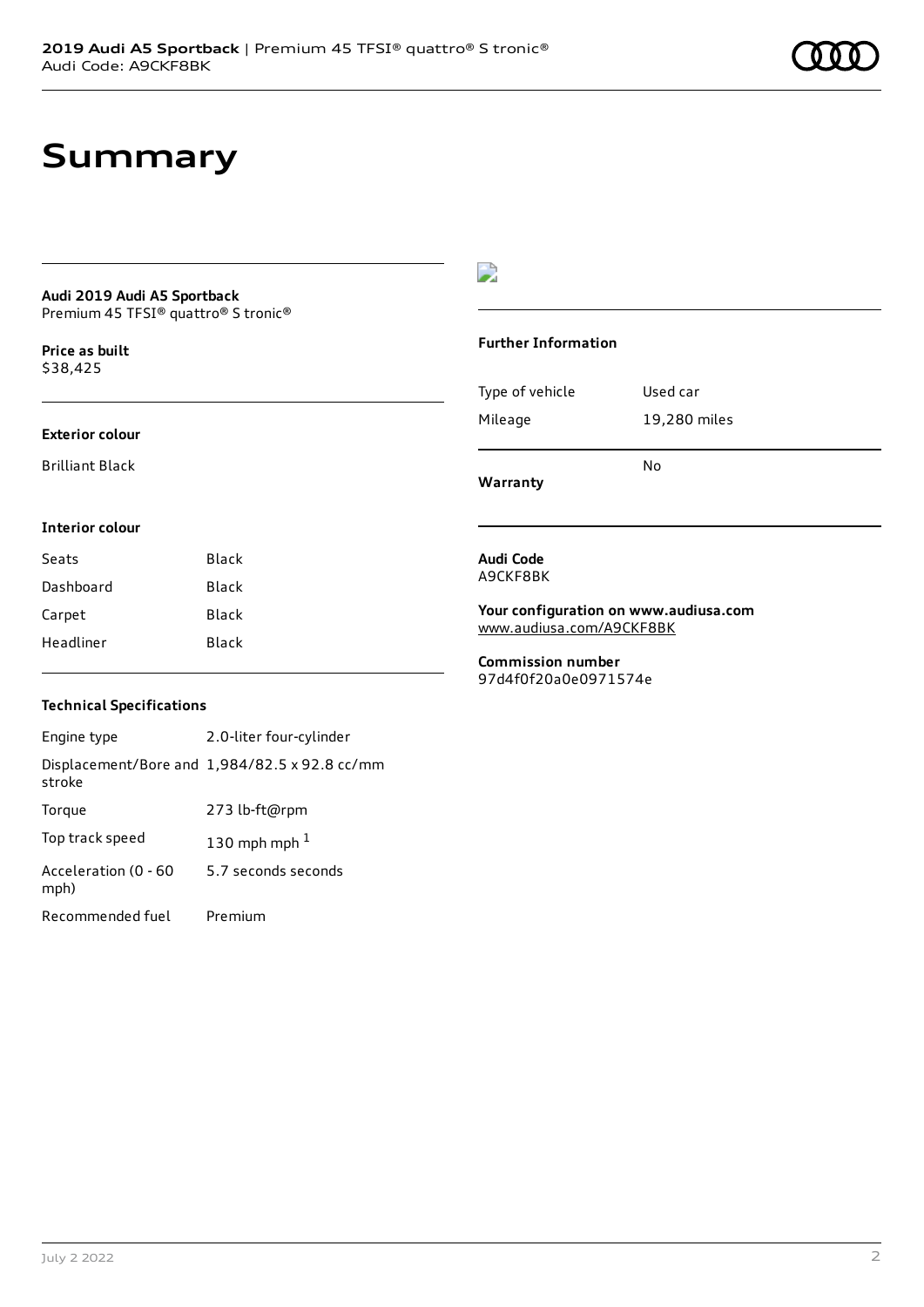## **Equipment**

Brilliant Black

Audi advanced key

Power-adjustable, heated exterior side mirrors with memory

S line® fender badge

18" 5-arm-star design wheels with 245/40 all-season tires

Convenience package

Aluminum door sill inlays with S badging

Gray Oak Natural Wood inlays

Audi pre sense® rear

Audi side assist

SiriusXM® Satellite Radio





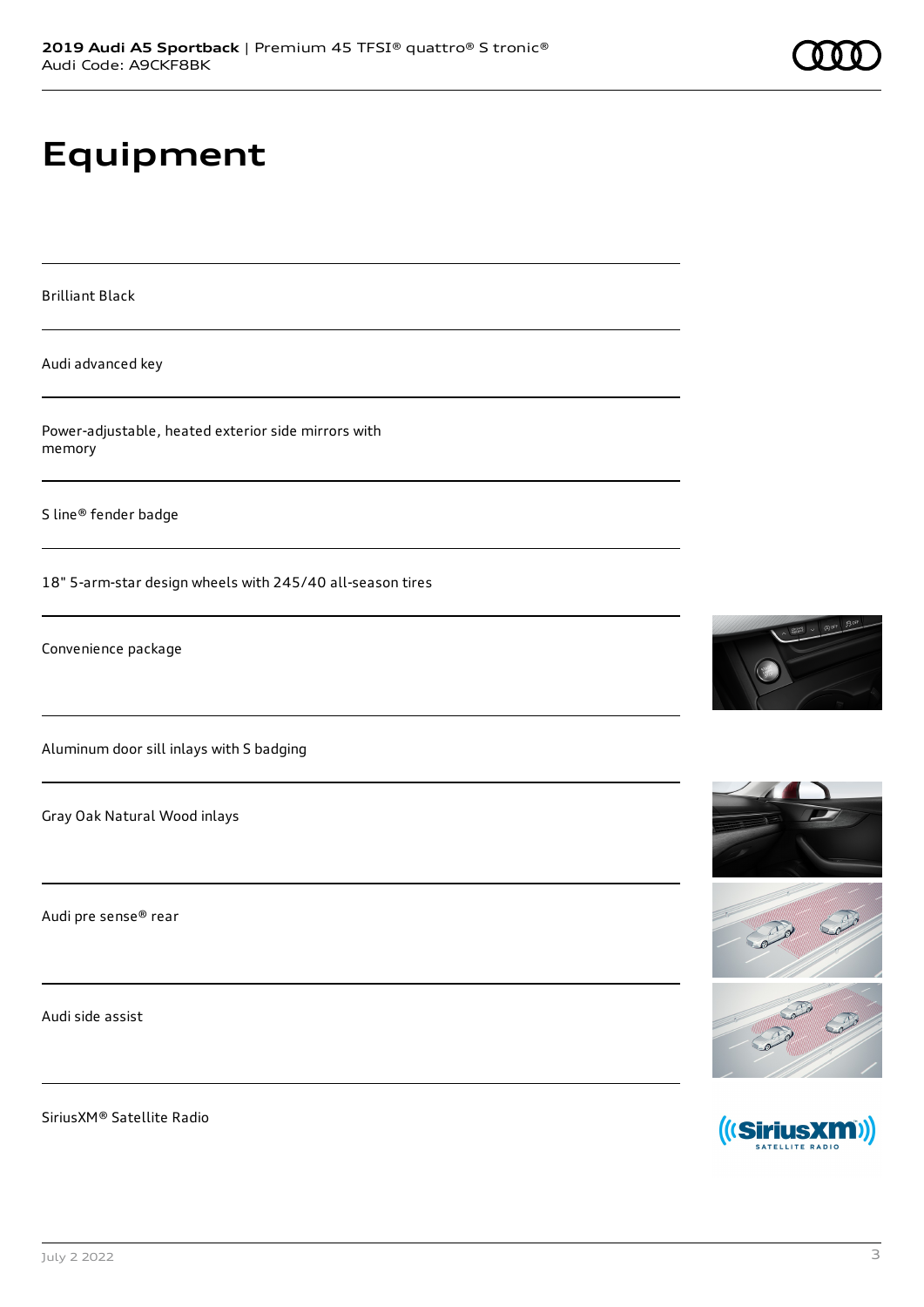## **Standard features**

### **Safety and Security**

| 4UH             | Driver and front-passenger advanced airbags<br>and knee airbags                   |
|-----------------|-----------------------------------------------------------------------------------|
| UH1             | Electromechanical parking brake                                                   |
| 8T2             | Cruise control with coast, resume and<br>accelerate features                      |
| VC <sub>2</sub> | Garage door opener (Homelink®)                                                    |
| 6Y <sub>2</sub> | Top speed electronically limited to 130 mph                                       |
| 4H <sub>3</sub> | Manual child safety locks                                                         |
| QZ7             | Electromechanical power steering                                                  |
| 7K6             | Tire-pressure monitoring system                                                   |
| 4X3             | Front thorax side airbags and Sideguard®<br>head curtain airbags                  |
| 3B7             | ISOFIX child seat mounting and Top Tether<br>anchorage point for outer rear seats |
|                 |                                                                                   |

### **Exterior**

| 0PO             | Dual exhaust outlets with chrome tips    |
|-----------------|------------------------------------------|
| 1S1             | Car jack                                 |
| 1 B A           | Dynamic suspension                       |
| 81T             | Full LED headlights                      |
| 803             | Automatic headlights                     |
| HU9             | 18" 245/40 all-season tires              |
| 8SP             | LED taillights with dynamic turn signals |
| 4KC             | Heat-insulating glass                    |
| 47B             | Aluminum trim around exterior windows    |
|                 |                                          |
| <b>Interior</b> |                                          |

QE1 Storage package

### **Interior**

| 3FB  | Panoramic sunroof                                                                   |
|------|-------------------------------------------------------------------------------------|
| 6NQ  | Black cloth headliner                                                               |
| 9AO  | Three-zone automatic climate control                                                |
| 417  | Auto-dimming interior rear view mirror with<br>digital compass                      |
| QQ1  | LED interior lighting package                                                       |
| 1 XW | Three-spoke multifunction steering wheel                                            |
| 6F3  | Front center armrest                                                                |
| 4F7  | Power tailgate                                                                      |
| 5XF  | Driver and front-passenger extendable sun<br>visors with illuminated vanity mirrors |
| 3NT  | Split folding 40:20:40 rear seatbacks                                               |
| N1F  | Leather seating surfaces                                                            |
| 4A3  | Heated front seats                                                                  |

#### **Infotainment and Driver Assistance**

| 6K8             | Audi pre sense® basic and Audi pre sense®<br>city                                                         |
|-----------------|-----------------------------------------------------------------------------------------------------------|
| 2H1             | Audi drive select                                                                                         |
| IW <sub>3</sub> | Audi connect CARE assistance and security<br>services                                                     |
| UI2             | Audi smartphone interface including Apple<br>CarPlay® and Google™ Android Auto™ for<br>compatible devices |
| KA2             | Rear view camera                                                                                          |
| 9VD             | Audi sound system                                                                                         |
| 9S7             | Color driver information system                                                                           |
| 7UH             | Connectivity package                                                                                      |
| 18S             | MMI® radio                                                                                                |

### **(1/2)**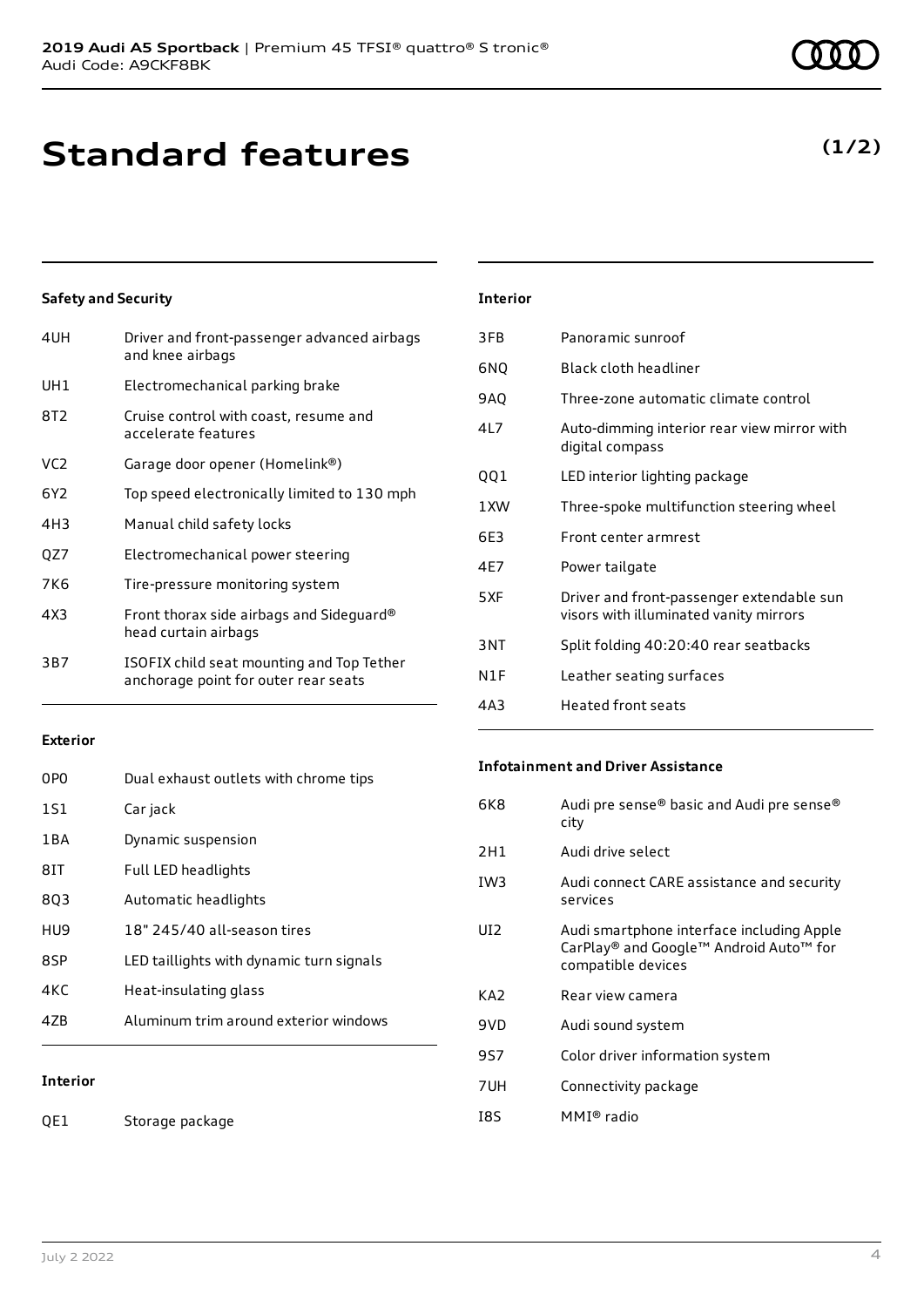**(2/2)**

## **Standard features**

### **Infotainment and Driver Assistance**

9ZX BLUETOOTH® wireless technology preparation for compatible devices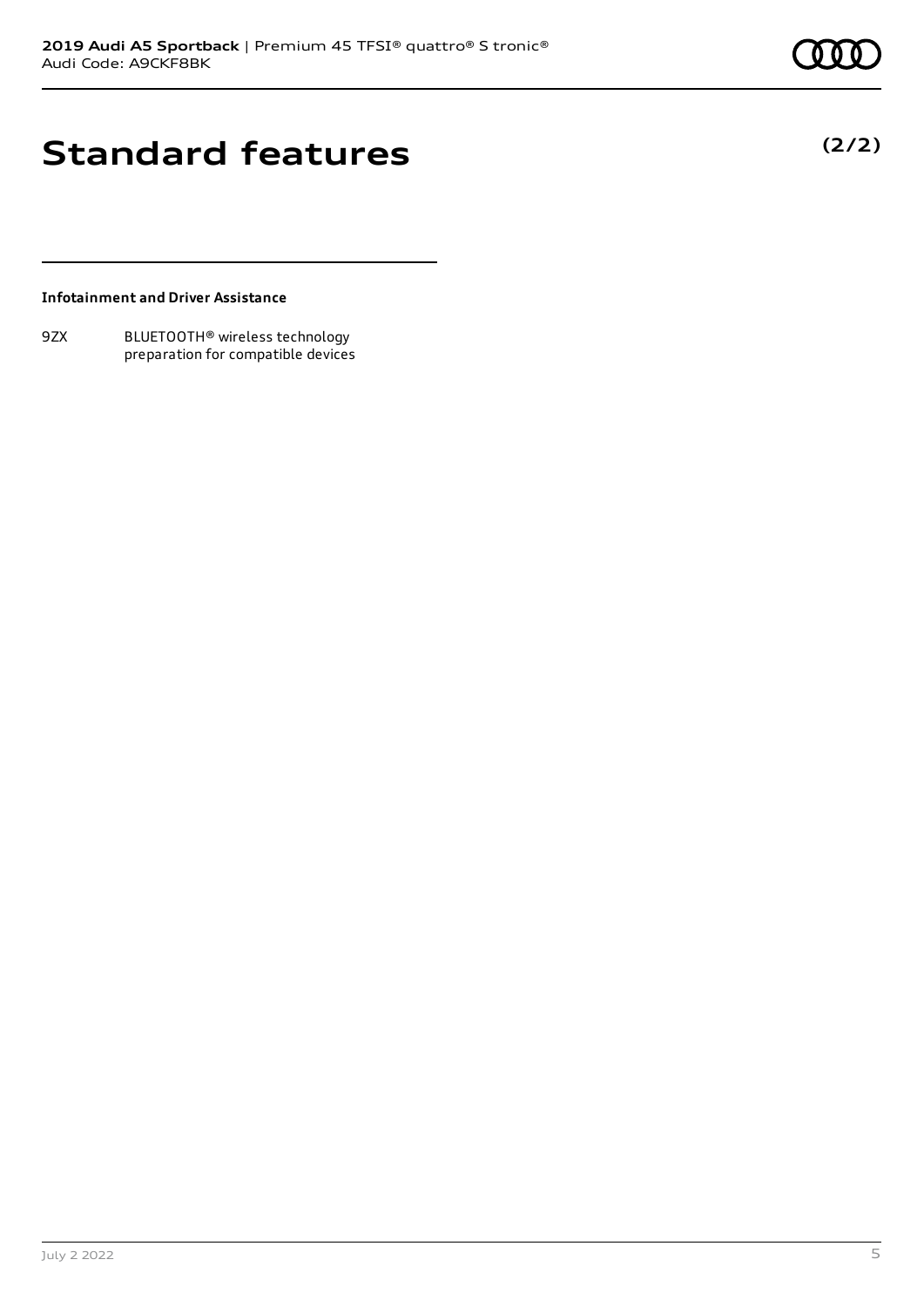# **Dealer remarks**

\*\*This vehicle is equipped with a LoJack Theft and Security Technology System. This preinstalled feature includes a 3 year subscription for an additional \$750.00 above the published sales price\*\*

\*\*AUDI CERTIFIED: UP TO 5 YEARS/UNLIMITED MILEAGE WARRANTY(see below for details)\*\* 2019 Audi A5 2.0T Premium quattro quattro 2.0L 4-Cylinder TFSI

Certified. CARFAX One-Owner. PREMIUM PACKAGE, QUATTRO, ALL WHEEL DRIVE, BACKUP CAMERA, BLUETOOTH, SUN ROOF, LEATHER SEATS, HEATED LEATHER, LOW MILES, LOCAL TRADE, CLEAN CARFAX, STILL UNDER FACTORY WARRANTY, quattro, Black w/Leather Seating Surfaces, Alarm System w/Motion Sensors, Aluminum Trimaran Inlays, Audi Advanced Key, Audi Guard All-Weather Floor Mats, Audi pre sense rear, Audi Side Assist, Auto-Dimming Exterior Mirrors, Convenience Package, Driver Seat Memory, Front Sport Seats (WQB), Gray Oak Natural Wood Inlays, S Line Bumpers, S Line Fender Badges, S line Side Sill Blades, S line Sport Package, SiriusXM All Access Service, Wheels: 18 x 8.5 5-Arm-Star Design.

Priced below KBB Fair Purchase Price! Odometer is 17872 miles below market average! 23/34 City/Highway MPG

Audi Certified pre-owned Details:

- \* Warranty Deductible: \$0
- \* Vehicle History
- \* Transferable Warranty
- \* Roadside Assistance
- \* 300+ Point Inspection

\* Includes 24/7 Roadside Assistance emergency towing, collision, jump start, flat tire change, emergency fuel service, lock-out service, extrication service, Audi assist, CARFAX Vehicle History Report and SiriusXM satellite radio complimentary 90 day subscription. If Audi New Vehicle Limited Warranty (NVLW) coverage remains at time of CPO purchase, CPO Limited Warranty Coverage commences upon expiration of NVLW and continues until 5 years from vehicle's original in-service date with no mileage limitation. If NVLW coverage has expired at time of CPO purchase, CPO Limited Warranty coverage commences at time of purchase and continues for 12 months with no mileage limitation. Limited warranty is transferable between private parties.

\* Limited Warranty: 12 Month/Unlimited Mile beginning after new car warranty expires or from certified purchase date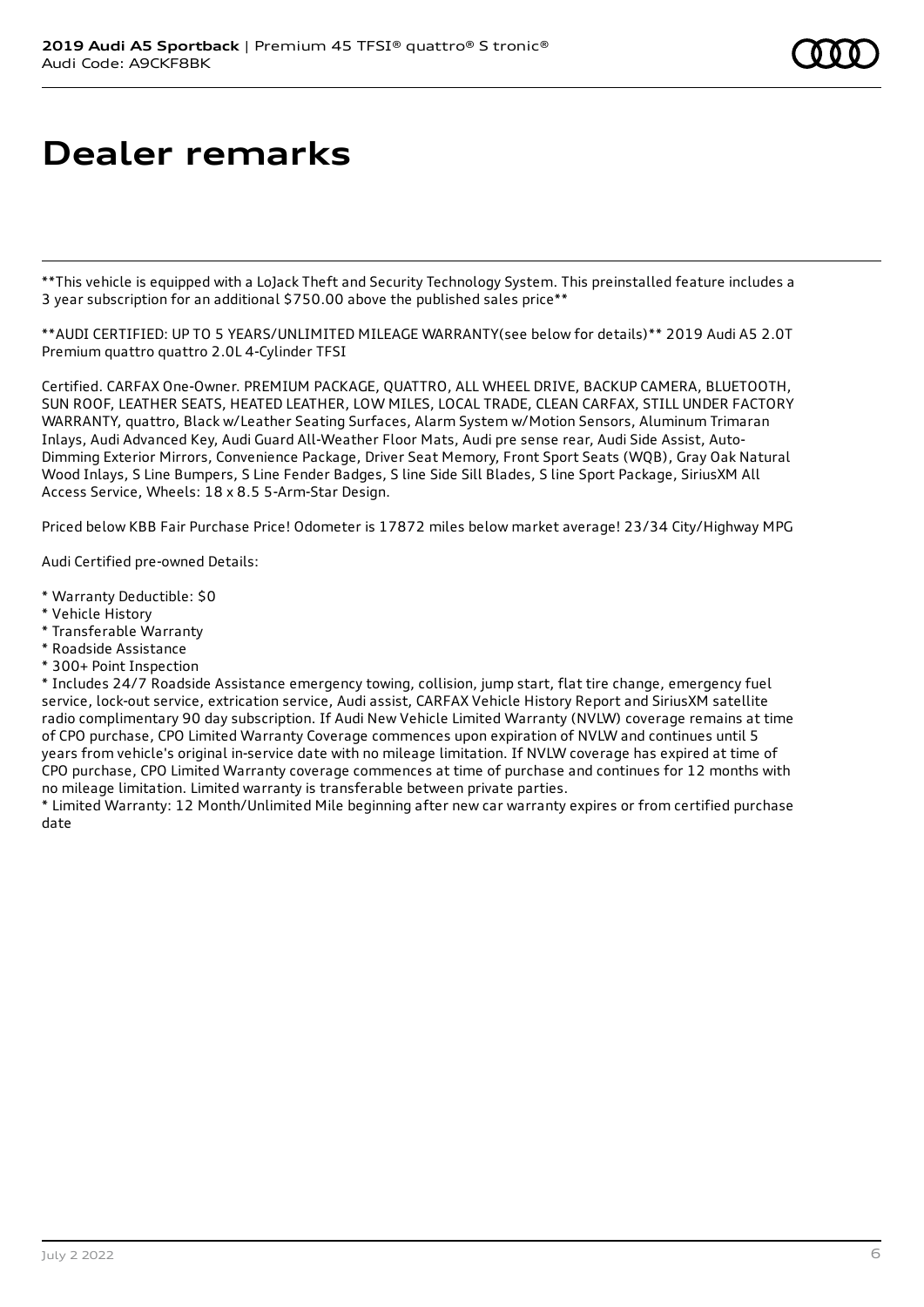## **Technical Specifications**

5.7 seconds seconds

#### July 2 2022 7

| <b>Electrical system</b> |  |
|--------------------------|--|

Top track speed<sup>1</sup>

**Engineering | Performance**

Power Level 45

Engine block Cast-iron

Acceleration (0 - 60

mph)

stroke

Engine type 2.0-liter four-cylinder

Induction/fuel injection Turbocharged/FSI® Cylinder head Aluminum-alloy Horsepower 248 @ rpm

Torque 273 lb-ft@rpm

Displacement/Bore and 1,984/82.5 x 92.8 cc/mm

[1](#page-10-0) 130 mph mph

Valvetrain 16-valve DOHC with Audi valvelift system

| Alternator | 14 Volts - 110-150A  |
|------------|----------------------|
| Battery    | 12 Volts - 420A/75Ah |

### **Transmission | Drivetrain**

| Gear ratios: 6th         | 0.508:1                                                                                                             |
|--------------------------|---------------------------------------------------------------------------------------------------------------------|
| Gear ratios: 7th         | 0.386:1                                                                                                             |
| Gear ratios: Reverse     | 2.750:1                                                                                                             |
| Drivetrain type          | S tronic® dual-clutch                                                                                               |
| Gear ratios: Final Drive | 4.270:1                                                                                                             |
| Gear ratios: 4th         | 1.057:1                                                                                                             |
|                          |                                                                                                                     |
| Transmission             | Seven-speed S tronic <sup>®</sup> dual-clutch<br>automatic transmission and<br>quattro <sup>®</sup> all-wheel drive |
| Gear ratios: 5th         | 0.738:1                                                                                                             |
| Gear ratios: 2nd         | 2.190:1                                                                                                             |
| Gear ratios: 3rd         | 1.517:1                                                                                                             |
| Gear ratios: 1st         | 3.188:1                                                                                                             |

### **Steering**

| Steering type                              | Electromechanical power steering<br>system |
|--------------------------------------------|--------------------------------------------|
| Turning diameter, curb- 36.1 ft<br>to-curb |                                            |
| Steering ratio                             | 15.3:1                                     |

#### **Suspension**

| Front axle | Five-link front suspension |
|------------|----------------------------|
| Rear axle  | Five-link rear suspension  |



### **(1/2)**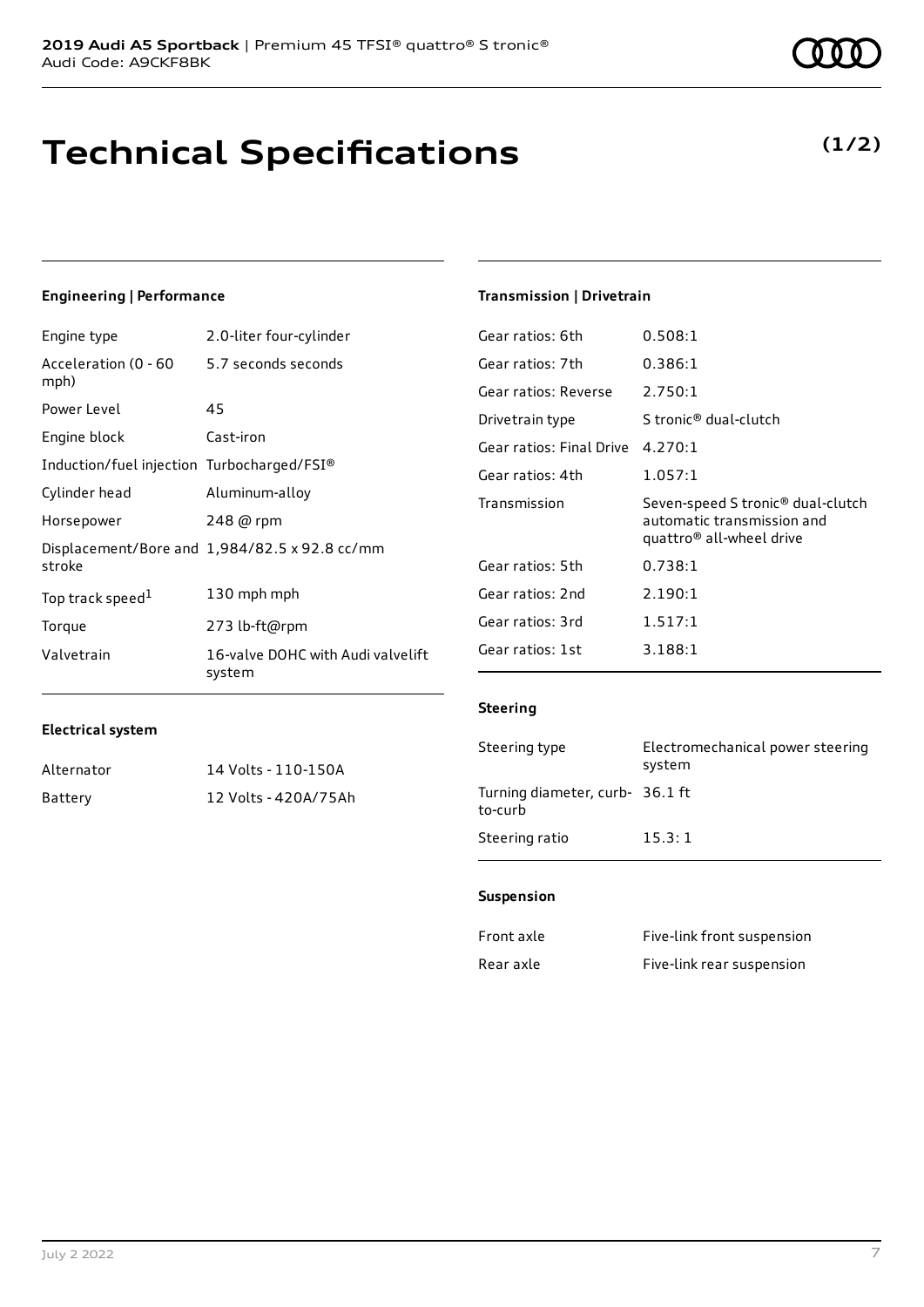## **Technical Specifications**

### **Brakes**

| Front brakes         | 13.3 (ventilated disc) in                                            |
|----------------------|----------------------------------------------------------------------|
| Rear brakes          | 13.0 (ventilated disc) in                                            |
| Parking brake        | Electromechanical                                                    |
|                      |                                                                      |
| Body                 |                                                                      |
| Material             | Multi-material body construction<br>(steel and aluminum composition) |
| Corrosion protection | Multistep anti-corrosion protection                                  |

#### **Warranty | Maintenance**

| Warranty    | 4-year/50,000-mile Audi New<br>Vehicle Limited Warranty                                   |
|-------------|-------------------------------------------------------------------------------------------|
| Maintenance | 12-month/10,000-mile (whichever<br>occurs first) NO CHARGE first<br>scheduled maintenance |

#### **Exterior Measurements**

| Height                        | 54.6 in    |
|-------------------------------|------------|
| Length                        | 186.3 in   |
| Wheelbase                     | $111.2$ in |
| Drag coefficient              | $0.29$ Cw  |
| Overall width with<br>mirrors | 79.9 in    |
| Track rear                    | 61.7 in    |
| Track front                   | 62.5 in    |
| Curb weight                   | 3,726 lb   |

**(2/2)**

### **Interior measurements**

| Seating capacity                          | 5                      |
|-------------------------------------------|------------------------|
| Shoulder room, rear                       | 54.5 in                |
| Leg room, rear                            | 35.1 in                |
| Shoulder room, front                      | 55.7 in                |
| Head room, rear                           | 37 in                  |
| Leg room, front                           | $41.3$ in              |
| Head room, front                          | 39.4 in                |
| Cargo volume, rear<br>seatbacks up/folded | 21.8/35.0 cu ft, cu ft |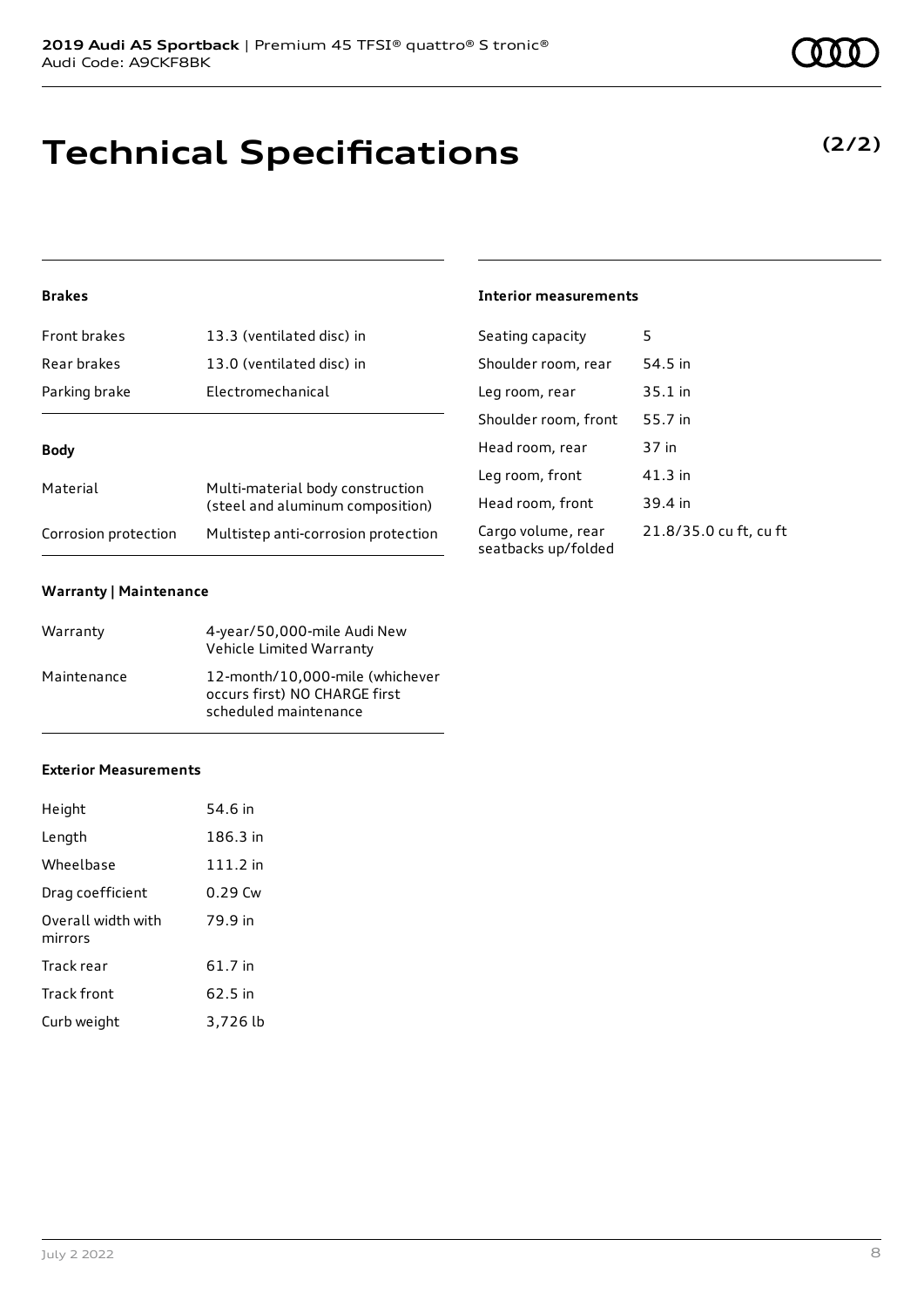## **Consumption- and emission**

**Consumption by NEDC**

combined 27 mpg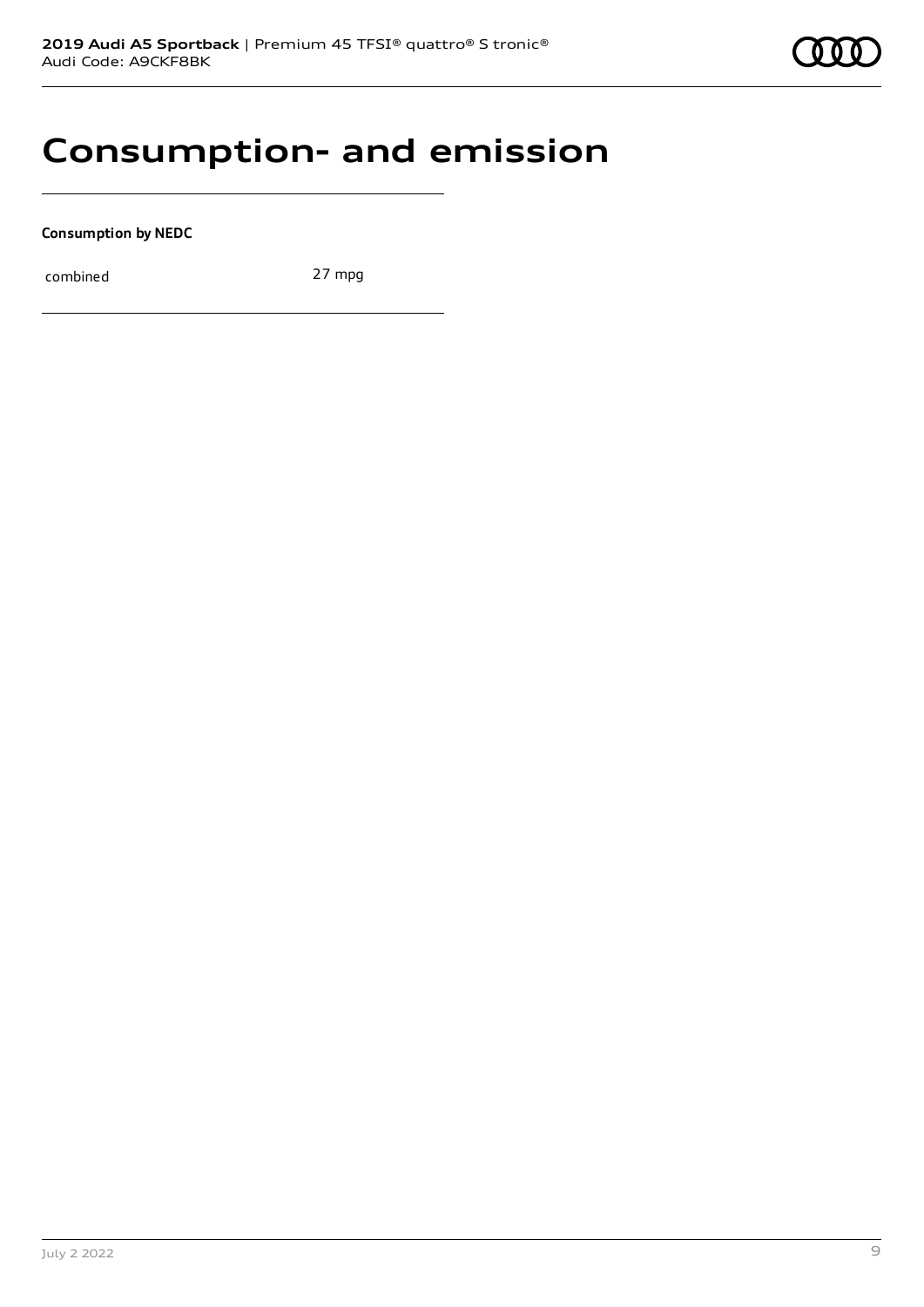

### **Contact**

Dealer **Audi Minneapolis**

9393 Wayzata Blvd 55426 Minneapolis MN

Phone: +17637449393 FAX: 7637449309

www: [https://www.audiminneapolis.com](https://www.audiminneapolis.com/)